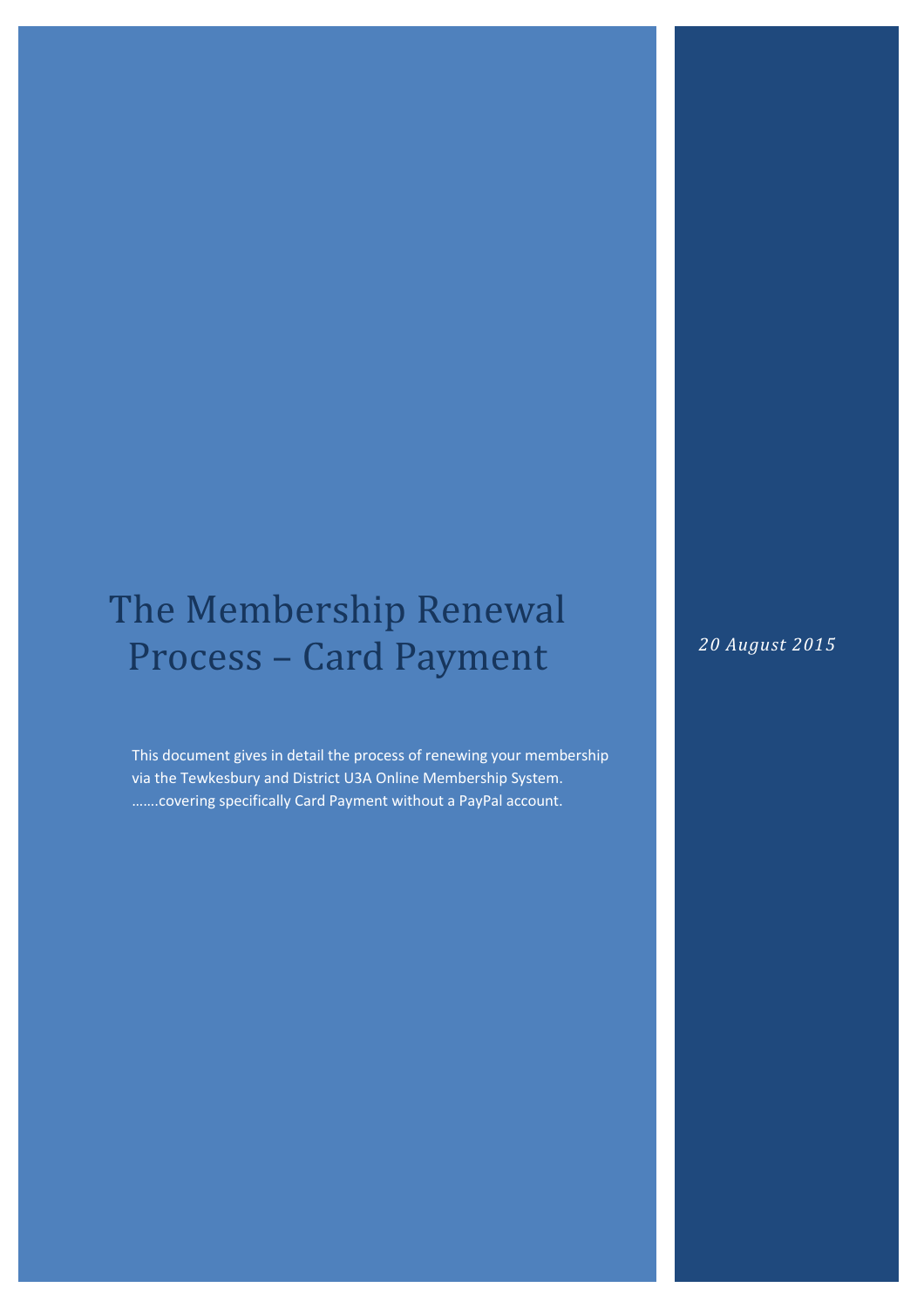# The Renewal Process when

paying with a Debit or Credit card.

When a Members membership renewal is due, the membership system will send that member a Renewal email, a few days before your membership subscription expires. That Email, when it arrives in the members Email inbox, will show thus.

| <b>FROM</b>          | I R I F (                          |   | '⊤∆۱. |
|----------------------|------------------------------------|---|-------|
| Tewkesbury U3A Trial | Your membership is due for renewal | Ū |       |

example: as that email might appear in the member email inbox.

The Subject will always be: 'Your membership is due for renewal'

The From box will be: 'Tewkesbury & District U3A' ... This is the Live systems identity, the one shown above is from the 'Tewkesbury U3A Trial' Membership System.

Within the contents of the email, a Link is to found, Clicking on this Link within the email with take the member to the Membership system.

Confirm your details and renew your membership.

Example of link in email.

Dependant on if the Member has an existing password for the membership system:

Option: No Password Enter your email address,

|                                          |                                                                                                                                                                                    | Sign In               |
|------------------------------------------|------------------------------------------------------------------------------------------------------------------------------------------------------------------------------------|-----------------------|
| Please Sign In to renew your membership. |                                                                                                                                                                                    |                       |
|                                          | Sign In to Tewkesbury U3A Trial at membermojo<br>Please provide your current membership address so we can send some simple instructions.<br>email<br>Sign In with password<br>Send |                       |
| Membership Enquiries                     | @u3asites.org.uk/code/u3asite.php?site=138&page=1                                                                                                                                  | Powered by membermojo |

then click on the **Send** button: Action: The membership system will send an email to the recorded members email Inbox. This email contains a link that enable the member to Sign On, without a password. Once that email arrives that link, within the email, should be clicked within two hours of its arrival. If this time window expires you will need to repeat the above action. (This is the option to use if you cannot remember or do not have a password.)

# OR Having a Password

If you have previously created a password then click on wording **Sign in with password,** the wording is just below the email box. The member is now able to Sign On using their email address and the password.

Note: The membership system may be entered by using either of the above options.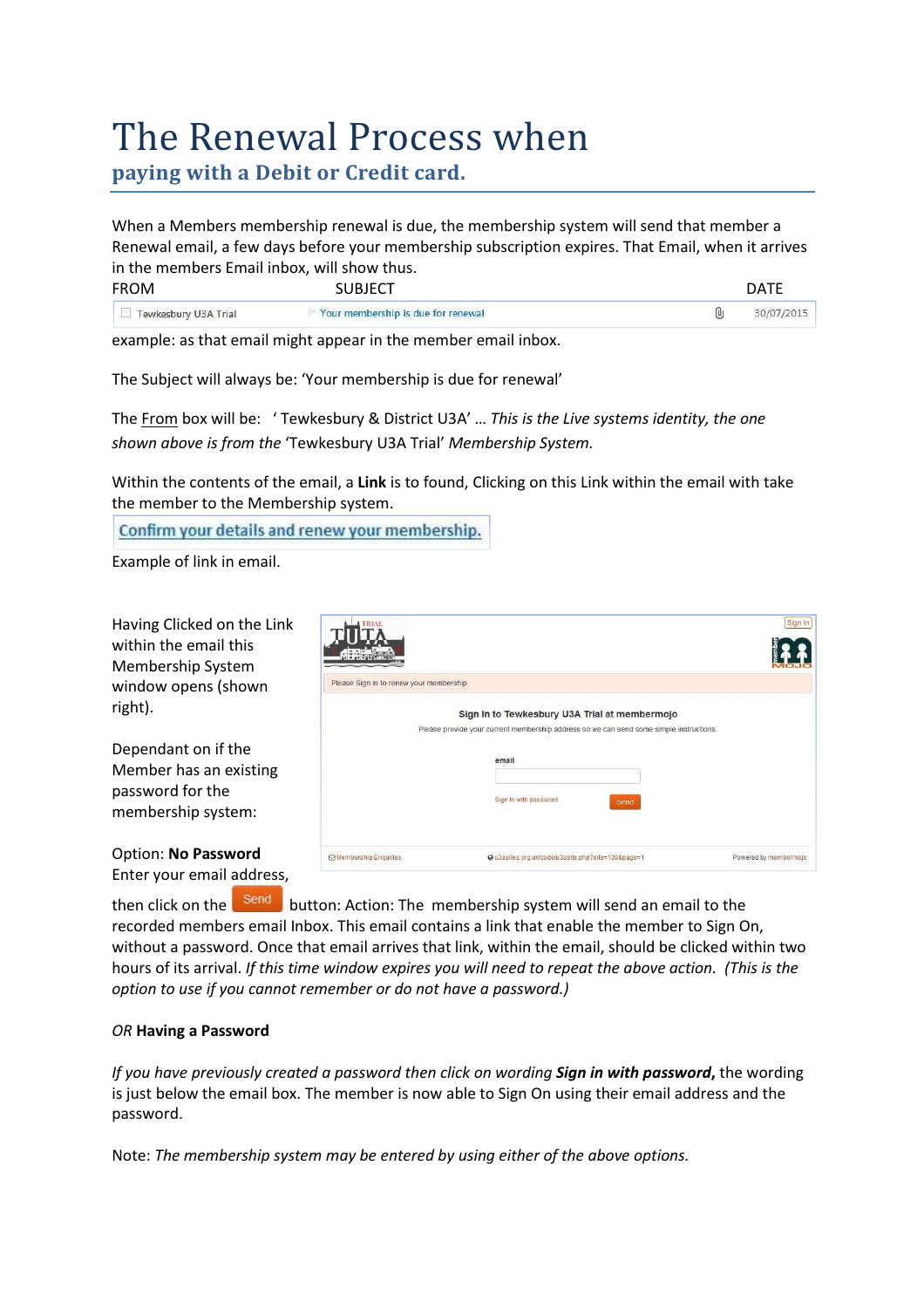## Once Signed On, the member is taken to their Personnel Details page: see below; Personnel Details Screen: When Payment pending

|                                                                                                                                                                                                                          | You are currently signed in as John Bull (bbb@jahinton.plus.com) and your membership is due for renewal.                                                                                                                                                        |                                                                                                                                                                  |
|--------------------------------------------------------------------------------------------------------------------------------------------------------------------------------------------------------------------------|-----------------------------------------------------------------------------------------------------------------------------------------------------------------------------------------------------------------------------------------------------------------|------------------------------------------------------------------------------------------------------------------------------------------------------------------|
| Please review your details then click Next.                                                                                                                                                                              |                                                                                                                                                                                                                                                                 |                                                                                                                                                                  |
| To create a new membership that shares your email click here.                                                                                                                                                            |                                                                                                                                                                                                                                                                 |                                                                                                                                                                  |
| Title                                                                                                                                                                                                                    | * First name                                                                                                                                                                                                                                                    | * Last name                                                                                                                                                      |
| Mr<br>$\overline{\phantom{a}}$                                                                                                                                                                                           | John                                                                                                                                                                                                                                                            | Bull                                                                                                                                                             |
| Mr, Mrs, Miss, Ms, Dr, Revn or Capt<br>* Email                                                                                                                                                                           | Please enter your First/Given Name<br>Year of Birth                                                                                                                                                                                                             | Please enter your Family/Surname Name<br><b>Contact number</b>                                                                                                   |
| Your em ail address                                                                                                                                                                                                      | 1947                                                                                                                                                                                                                                                            | 046827                                                                                                                                                           |
| Please enter your own email address. If you do not<br>have an email address, please download our<br>Membership form from the Tewkesbury U3A<br>website. Please search/google Tewkesbury U3A'<br>in your Browser - Thanks | In order to tune our Groups to the needs of our<br>membership it is useful for us to know the age<br>profile of our members. Please enter your year of<br>your Birth. EXAMPLE: If you were born on the 1 Jun<br>1936. Please enter 1936 in this box. Thank You. | Please enter your contact telphone number. Thank<br>You                                                                                                          |
| Membership                                                                                                                                                                                                               |                                                                                                                                                                                                                                                                 |                                                                                                                                                                  |
| Joint - £20                                                                                                                                                                                                              | $\overline{\phantom{0}}$                                                                                                                                                                                                                                        |                                                                                                                                                                  |
| Additional members are added on the next page. Expires 30/04/2016.<br>* House-Road                                                                                                                                       | To choose the membership type you require, please click on the down arrow and select the membership you require, Thank You<br><b>Address</b>                                                                                                                    | Address.                                                                                                                                                         |
| <b>Bull House</b>                                                                                                                                                                                                        |                                                                                                                                                                                                                                                                 |                                                                                                                                                                  |
| Please enter your House Number or Name AND<br>the Street or Road Name.                                                                                                                                                   | ** optional explanation text **                                                                                                                                                                                                                                 | ** optional explanation text **                                                                                                                                  |
| * Town                                                                                                                                                                                                                   | * County                                                                                                                                                                                                                                                        | * Postcode                                                                                                                                                       |
| Tewkebury                                                                                                                                                                                                                | <b>Glouc</b>                                                                                                                                                                                                                                                    | GL <sub>11</sub> WE                                                                                                                                              |
|                                                                                                                                                                                                                          | Please enter you countyname                                                                                                                                                                                                                                     | Please enter your Postcode.                                                                                                                                      |
|                                                                                                                                                                                                                          |                                                                                                                                                                                                                                                                 |                                                                                                                                                                  |
|                                                                                                                                                                                                                          |                                                                                                                                                                                                                                                                 |                                                                                                                                                                  |
|                                                                                                                                                                                                                          | The ditridution cost of sending Quarterly Magzine TUTA by post is costly. If you would like TUTA sent via email please select Yes. Thank You                                                                                                                    |                                                                                                                                                                  |
|                                                                                                                                                                                                                          |                                                                                                                                                                                                                                                                 | If you are a Tax payer please consider Gift Aiding Your Membership. If you gift aid, Tewkesbury U3A will receive £1.25 for evey £1 of your membership. Thank You |
| Please enter your town<br>Gift aid<br><b>Email TUTA</b><br>Photo<br>Missing<br>Change Photo<br>Photo                                                                                                                     |                                                                                                                                                                                                                                                                 |                                                                                                                                                                  |

Please double check all your details are correct, amend any that are wrong, or missing. (You may, should you wish to, upload a picture of yourself. This image would then appear on you Membership

 $card.$ ) When happy with the details are correct, click the  $\sqrt{R}$  button at the foot of the page.

The Next screen requests you to:

# Confirm Your Details

Please review your details then click Select Payment to complete the application.

Click

| Select Payment |  | Cancel |
|----------------|--|--------|
|----------------|--|--------|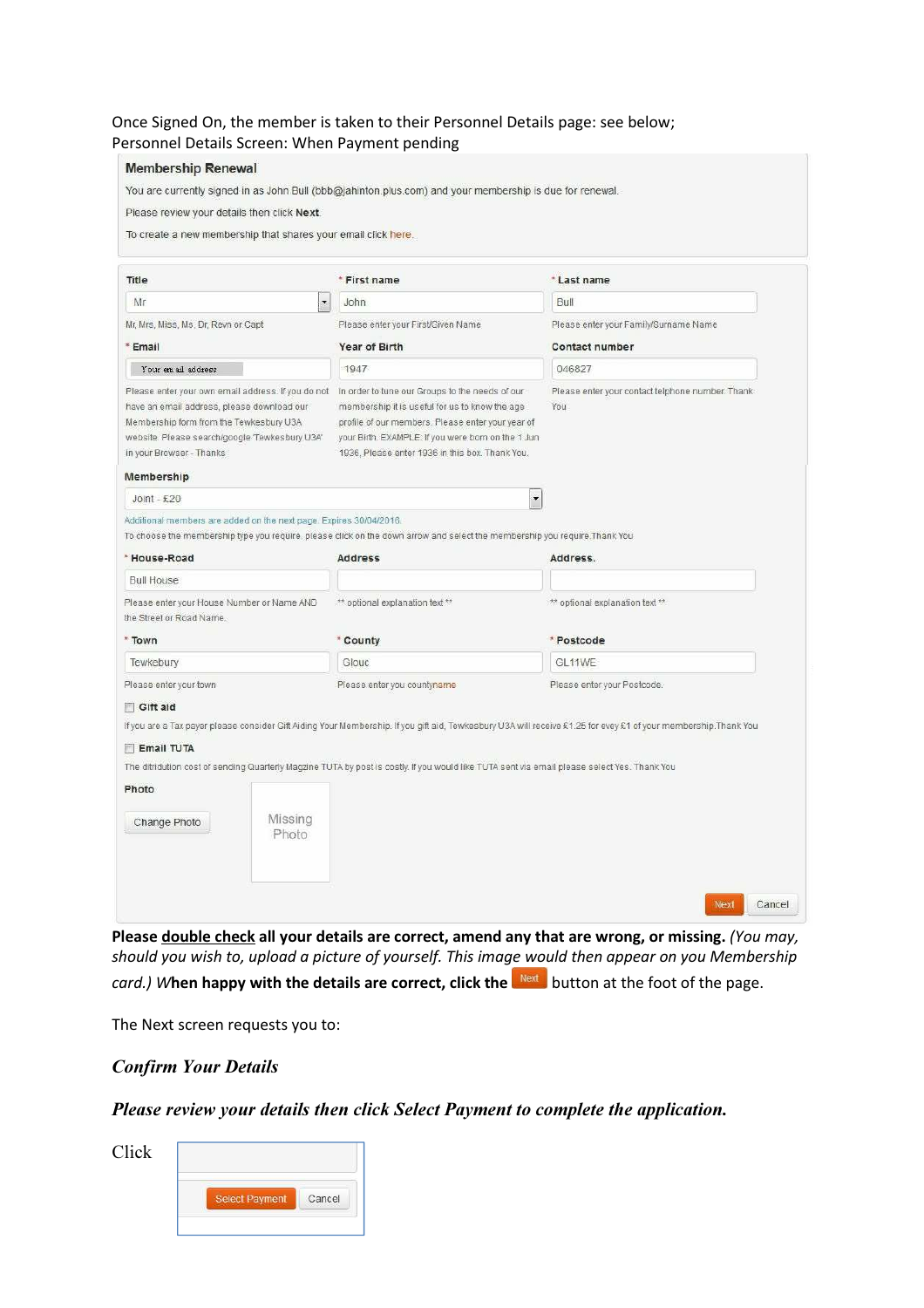## The Payment options screen follows:

| <b>Payment Due</b>                                                                                                                                                       |                                                                                                                                                   |
|--------------------------------------------------------------------------------------------------------------------------------------------------------------------------|---------------------------------------------------------------------------------------------------------------------------------------------------|
| Membership renewal: Sole                                                                                                                                                 | £12.00                                                                                                                                            |
|                                                                                                                                                                          |                                                                                                                                                   |
| <b>Payment Options</b>                                                                                                                                                   |                                                                                                                                                   |
| Pay with PayPal using your PayPal account or credit/debit card                                                                                                           |                                                                                                                                                   |
| The safer, easier way to pay.<br>$\circledcirc$<br><b>PayPal</b>                                                                                                         |                                                                                                                                                   |
| the PayPal login page.                                                                                                                                                   | You will be taken to the PayPal website to complete payment. To pay by card select 'Check Out as a Guest' or 'Pay with a debit or credit card' on |
| Pay with Cheque, Standing Order or Direct Debit                                                                                                                          |                                                                                                                                                   |
| Cheque                                                                                                                                                                   |                                                                                                                                                   |
| Standing Order                                                                                                                                                           |                                                                                                                                                   |
| <b>O</b> Direct Debit                                                                                                                                                    |                                                                                                                                                   |
| Glouc GL20 1TW                                                                                                                                                           | CHEQUE PAYMENT:Cheques should be made payable to Tewkesbury U3A and sent to Membership Secretary 13 Tewkesbury Rd Tewkesbury,                     |
| STANDING ORDER: Should be set up as Follows: To setup to pay Tewkesbury U3A<br>Example John Broom lives at postcode GL20 1AS  Ref for J Brooms payment is:- BroomGL201AS | Sort code 11-11-11 Ac 00123456. For the Payment Reference - please use your Lastename/Surname and Postcode. Please see example below              |
| DIRECT DEBIT: Please contact the Membership Secretary on 012345678 to Request DD Form                                                                                    |                                                                                                                                                   |
|                                                                                                                                                                          | Payment instructions will be also be sent to you by email. Your membership will be activated once this payment has been received.                 |
| <b>Back</b>                                                                                                                                                              | Pay with PayPal<br>Cancel                                                                                                                         |

#### Let's assume our member wishes to Pay with a Credit Card, but does not have a PayPal Account.

Choose the Paypal Option and then Click on the Pay with method, in this case  $\frac{P}{P}$  Pay with PayPal.

The system transfers your request to PayPal, the company that handles the Card Payment.

| <b>P</b> PayPal<br>$M$ £0.01 $\vee$       |                                                                                                                                             |
|-------------------------------------------|---------------------------------------------------------------------------------------------------------------------------------------------|
| Log In to PayPal                          |                                                                                                                                             |
| treasurer@tewkesburyu3a.org.uk            | PayPal                                                                                                                                      |
| Password                                  |                                                                                                                                             |
| Stay logged in for faster purchases (?)   | Safer, Faster, Easier,<br>Welcome to the new PayPal checkout.<br>It's everything checkout should be<br>- faster, safer and more convenient. |
| Log In                                    |                                                                                                                                             |
| Forgotten your email address or password? |                                                                                                                                             |
| OF                                        |                                                                                                                                             |
| Check Out as a Guest                      |                                                                                                                                             |

the top of the PayPal screen, value of the proposed ment is displayed. (Shown 01) The actual, will reflect ir chosen membership ion.

ou have a PayPal account. er your email and PayPal sword, login and pay in the al way.

st members will not:

erefor click on

**Check Out as a Guest**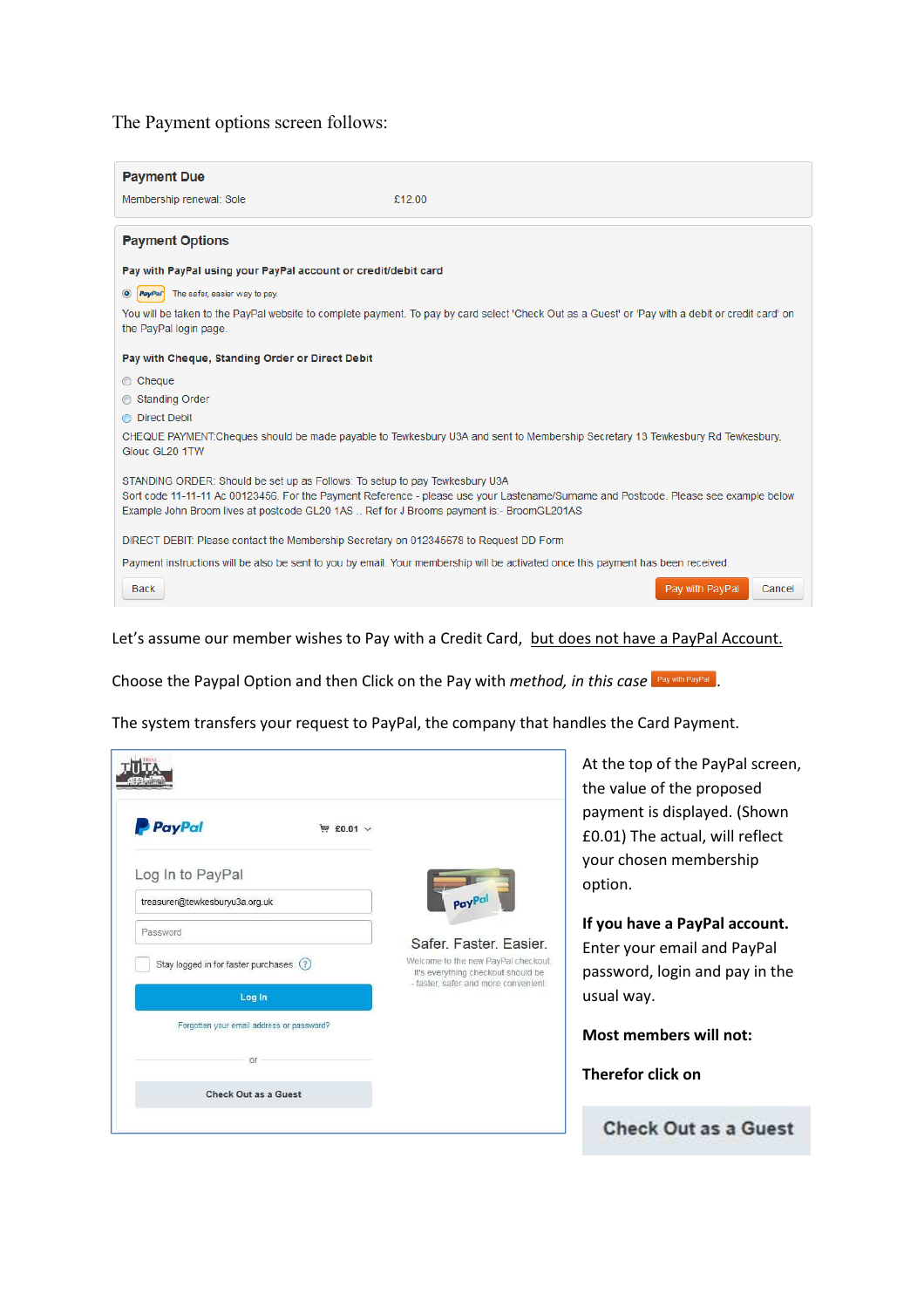| Descriptions<br>membermojo test payment<br>Item price: £0.01 | Amount<br>£0.01 | Pay with a debit or credit card<br>(Optional) Sign up to PayPal to make your next checkout faster            |                                                                                                                     |                          | A Window opens with the<br>usual fields associated |
|--------------------------------------------------------------|-----------------|--------------------------------------------------------------------------------------------------------------|---------------------------------------------------------------------------------------------------------------------|--------------------------|----------------------------------------------------|
| Quantity: 1<br>Item total                                    | £0.01           | Country                                                                                                      | United Kingdom                                                                                                      | $\vert \cdot \vert$      | with Card On Line                                  |
|                                                              | Total £0.01 GBP | Card type                                                                                                    | $\overline{\phantom{a}}$<br>Select Card                                                                             |                          | payment: Enter all the                             |
|                                                              |                 |                                                                                                              |                                                                                                                     |                          |                                                    |
|                                                              |                 | <b>Billing information</b>                                                                                   |                                                                                                                     |                          | data fields requested.                             |
|                                                              |                 | First name                                                                                                   |                                                                                                                     |                          | Please Note: This                                  |
|                                                              |                 | Last name                                                                                                    |                                                                                                                     |                          |                                                    |
|                                                              |                 | Address line 1                                                                                               |                                                                                                                     |                          | information is being                               |
|                                                              |                 | Address line 2                                                                                               |                                                                                                                     |                          | received by PayPal and not                         |
|                                                              |                 | (optional)                                                                                                   |                                                                                                                     |                          |                                                    |
|                                                              |                 | Town/City                                                                                                    |                                                                                                                     |                          | by the Membership                                  |
|                                                              |                 | County                                                                                                       |                                                                                                                     | $\overline{\phantom{a}}$ | System. We recommend                               |
|                                                              |                 | (optional)<br>Postcode                                                                                       |                                                                                                                     |                          | the member does not Save                           |
|                                                              |                 | <b>Contact information</b>                                                                                   |                                                                                                                     |                          | your information with                              |
|                                                              |                 | Telephone                                                                                                    |                                                                                                                     |                          |                                                    |
|                                                              |                 | Email                                                                                                        |                                                                                                                     |                          | Paypal                                             |
|                                                              |                 |                                                                                                              | F Save your information with PayPal Why?<br>(Optional)                                                              |                          | Click on <b>Continue</b> .                         |
|                                                              |                 |                                                                                                              | In order to process your payment, PayPal collects                                                                   |                          |                                                    |
|                                                              |                 |                                                                                                              | certain personal information from you which it holds in<br>accordance with its Privacy Policy. For more information |                          | After a short delay your                           |
|                                                              |                 |                                                                                                              | on this process, click PayPal Account Optional.                                                                     |                          | screen will return to the                          |
|                                                              |                 | Note to seller                                                                                               | Add                                                                                                                 |                          |                                                    |
|                                                              |                 | Click Continue to complete your purchase. Please review your information to make sure that<br>it is correct. |                                                                                                                     |                          | Membership system.                                 |
|                                                              |                 |                                                                                                              | Continue                                                                                                            |                          | Example: Paypal Guest                              |
|                                                              |                 |                                                                                                              |                                                                                                                     |                          | payment screen                                     |

On return to the Membership system the member may be required, Confirm or Cancel. This step may not appear if the process of entry was slightly different.

|                                                                     | member name/email | Q |  |
|---------------------------------------------------------------------|-------------------|---|--|
| 솖<br>Settings   Organisation                                        |                   |   |  |
| Some member functions are not live. More information.               |                   |   |  |
| Click Confirm to complete test PayPal payment.<br>Confirm<br>Cancel |                   |   |  |

#### Example: Confirm/Cancel Screen

The alternative is a Thank You message:

Choose Confirm, if require; then in both cases Click on Sign Out at the top right of the screen. Membership Renewal is Complete. Well Done!

The Member will receive an email relevant to you payment method. Those paying with a Card payment will get their membership confirmed and their membership card sent to them within an Email.